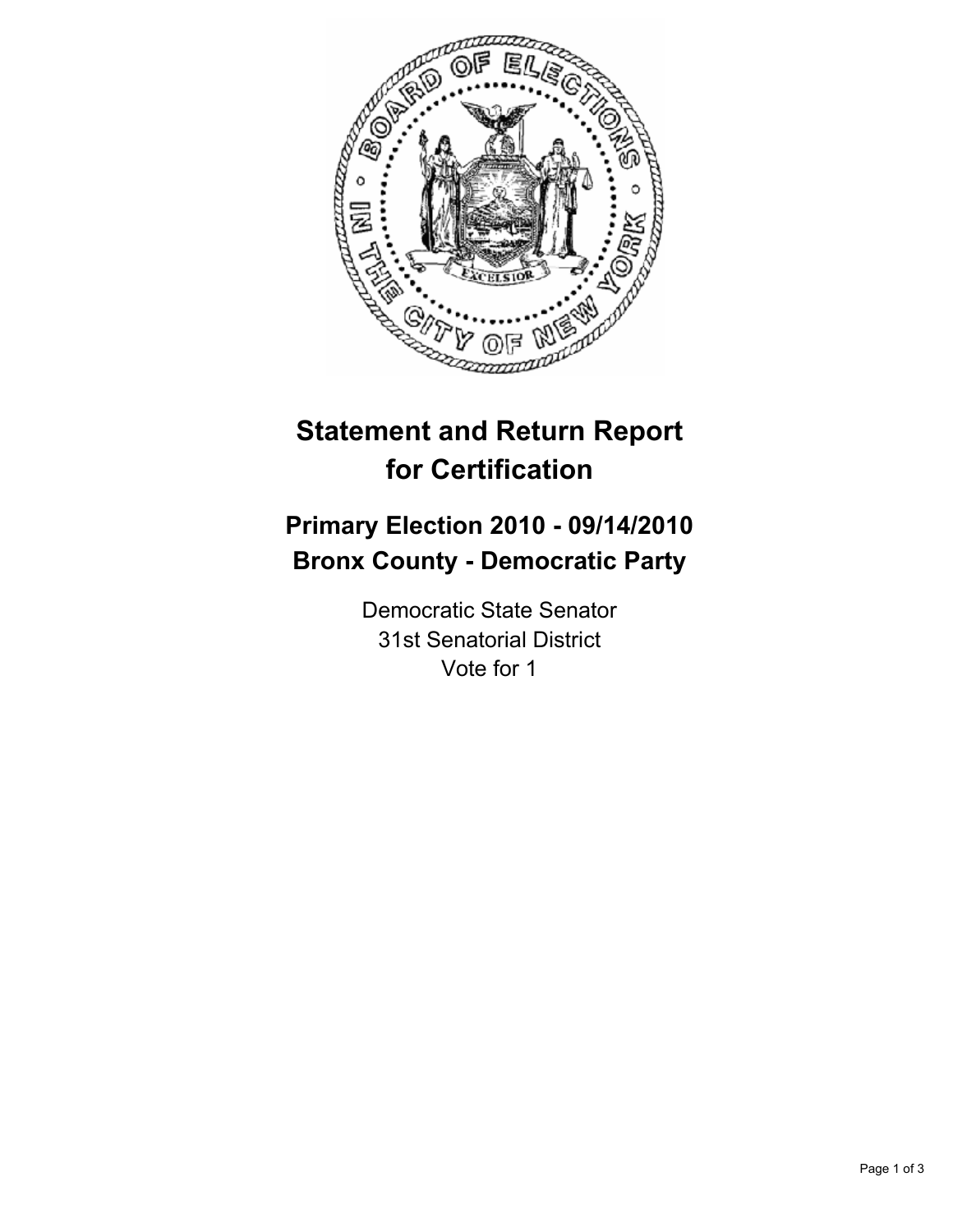

### **Assembly District 78**

| 108 |
|-----|
| 0   |
| 5   |
| 0   |
| 58  |
| 42  |
| 6   |
| 2   |
| 108 |
|     |

#### **Assembly District 81**

| <b>PUBLIC COUNTER</b>         | 2,931 |
|-------------------------------|-------|
| <b>EMERGENCY</b>              | 53    |
| ABSENTEE/MILITARY             | 160   |
| AFFIDAVIT                     | 16    |
| <b>ADRIANO ESPAILLAT</b>      | 1,430 |
| <b>MARK LEVINE</b>            | 1,366 |
| <b>ANNA LEWIS</b>             | 154   |
| <b>MIOSOTIS MUNOZ</b>         | 37    |
| RANOYE F. BERNFELD (WRITE-IN) |       |
| <b>Total Votes</b>            | 2,988 |